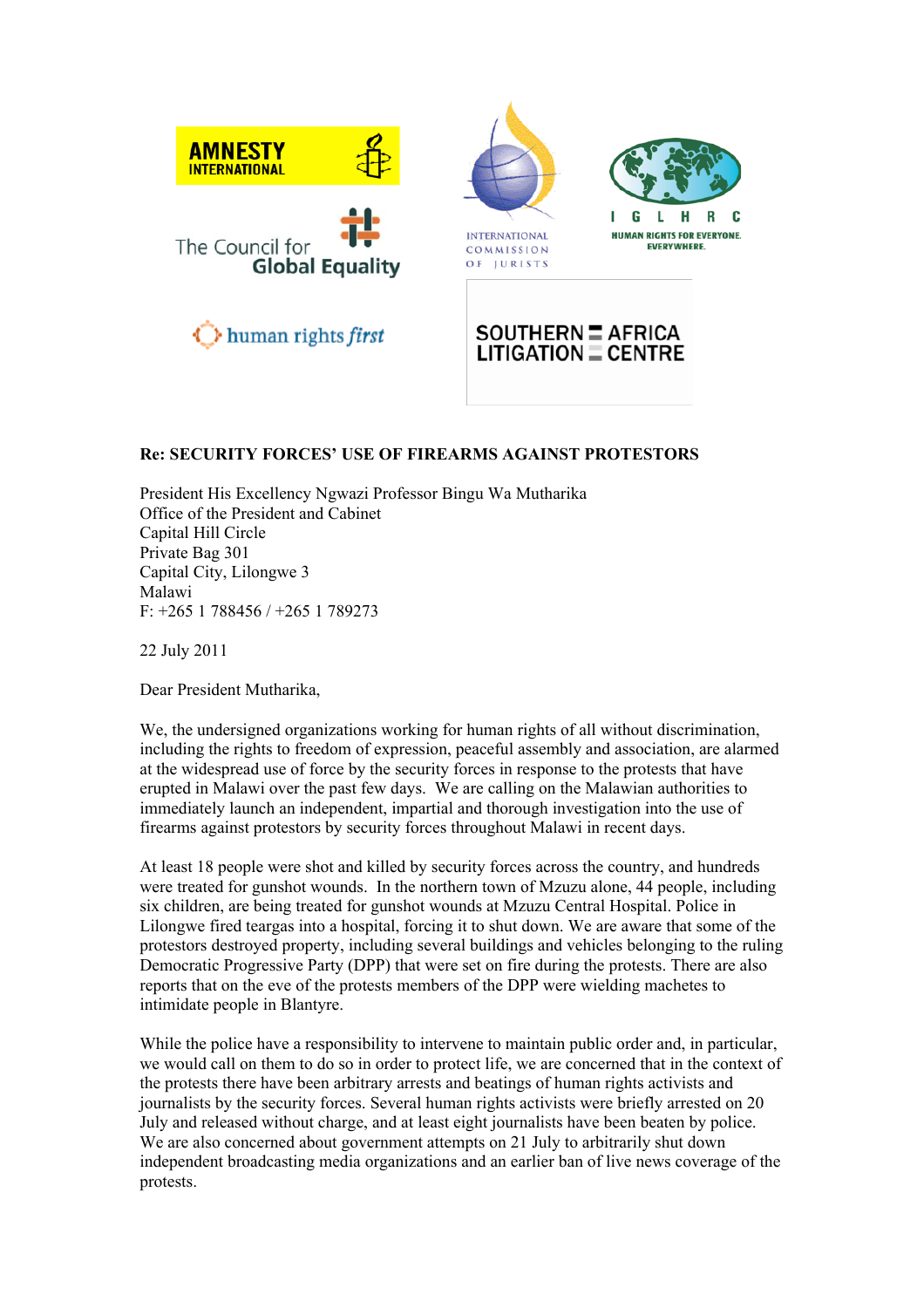The UN Code of Conduct for Law Enforcement Officials and the UN Basic Principles on the Use of Force and Firearms by Law Enforcement Officials state that security forces may only use force when strictly necessary and to the extent required for the performance of their duty, and that the intentional lethal use of firearms is only permissible when strictly unavoidable in order to protect life.

The rights to freedom of expression, assembly and association are guaranteed by Articles 19, 21 and 22 respectively of the International Covenant on Civil and Political Rights, which Malawi has ratified.

## **RECOMMENDATIONS**

We call on the Government of Malawi to:

- Immediately launch an independent, impartial and thorough investigation into the use of firearms against protestors in Mzuzu and other towns and cities in Malawi during the recent protests.
- Prevent the use of excessive force, as well as ill-treatment, by police and security forces against protestors.
- Ensure the safety of human rights activists and journalists, and allow them to carry out their work freely in Malawi.
- Allow individuals in Malawi to exercise their rights to freedom of expression, peaceful assembly and association through peaceful protests, and take steps to ensure that protestors exercising these rights are protected from others seeking to intimidate them or to prevent them from doing so.
- Ensure respect for the rights of all those arrested in connection with the protests, in particular the right to be informed of the charges against them, to prompt access to a lawyer of their choice and to communicate with family members, to be brought promptly before a court, not to be subjected to torture or other cruel, inhuman or degrading treatment or punishment, and the right, to a fair and public trial within a reasonable time by a competent, independent and impartial court established by law.

We look forward to your response in regard to these matters.

Yours sincerely,

Amnesty International Council on Global Equality Human Rights First International Commission of Jurists International Gay and Lesbian Human Rights Commission Southern African Litigation Centre

 $CC^{\cdot}$ 

Minister Hon. Aaron Sangala, MP Ministry of Internal Affairs and Public Security F: +265 1 789509 / E: noel.kayira@yahoo.com

Minister Hon. Dr. George Thapatula Chaponda, MP